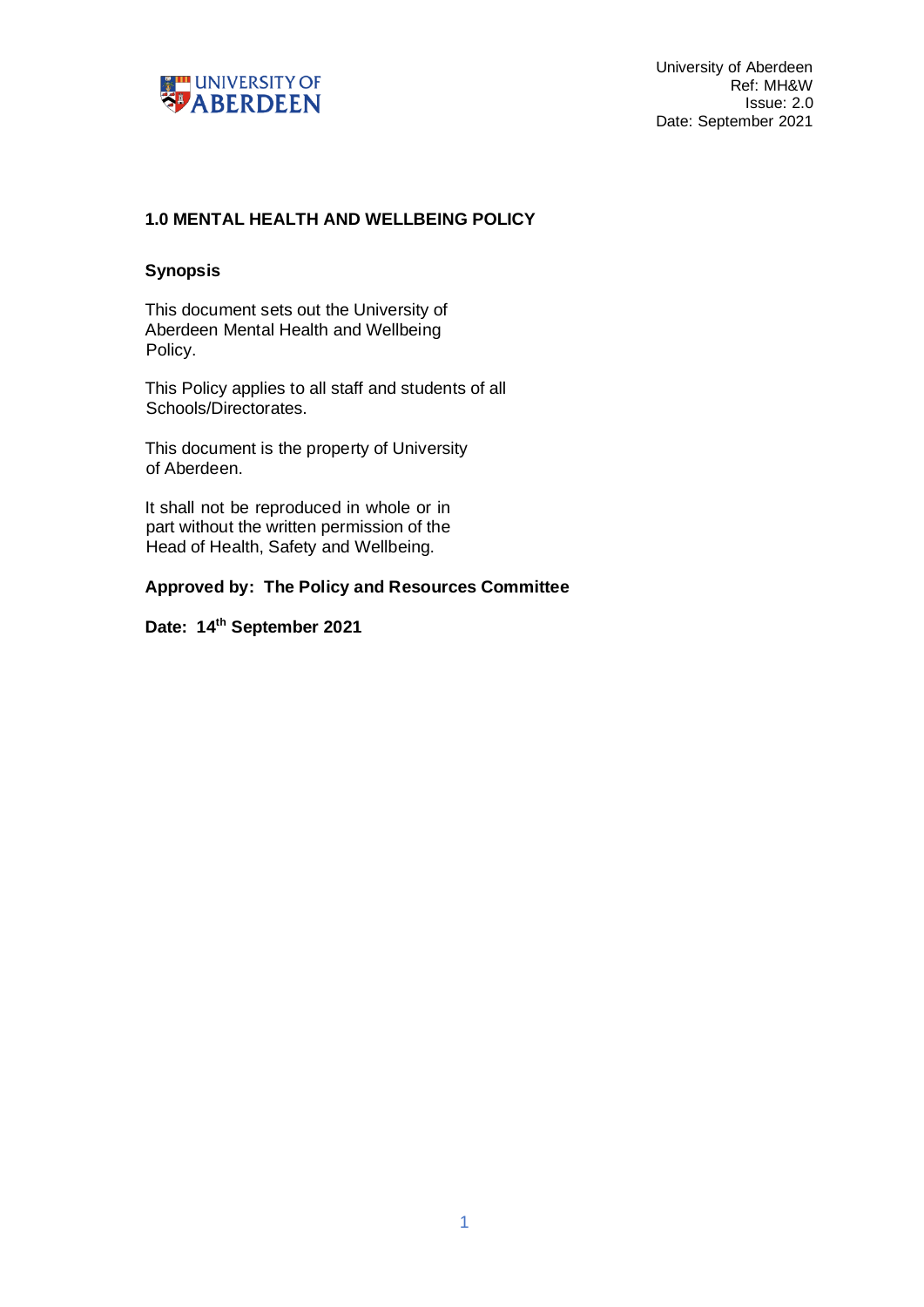

# 2.0. CONTENTS

| 9.0 |  |  |
|-----|--|--|
|     |  |  |
|     |  |  |
|     |  |  |
|     |  |  |
|     |  |  |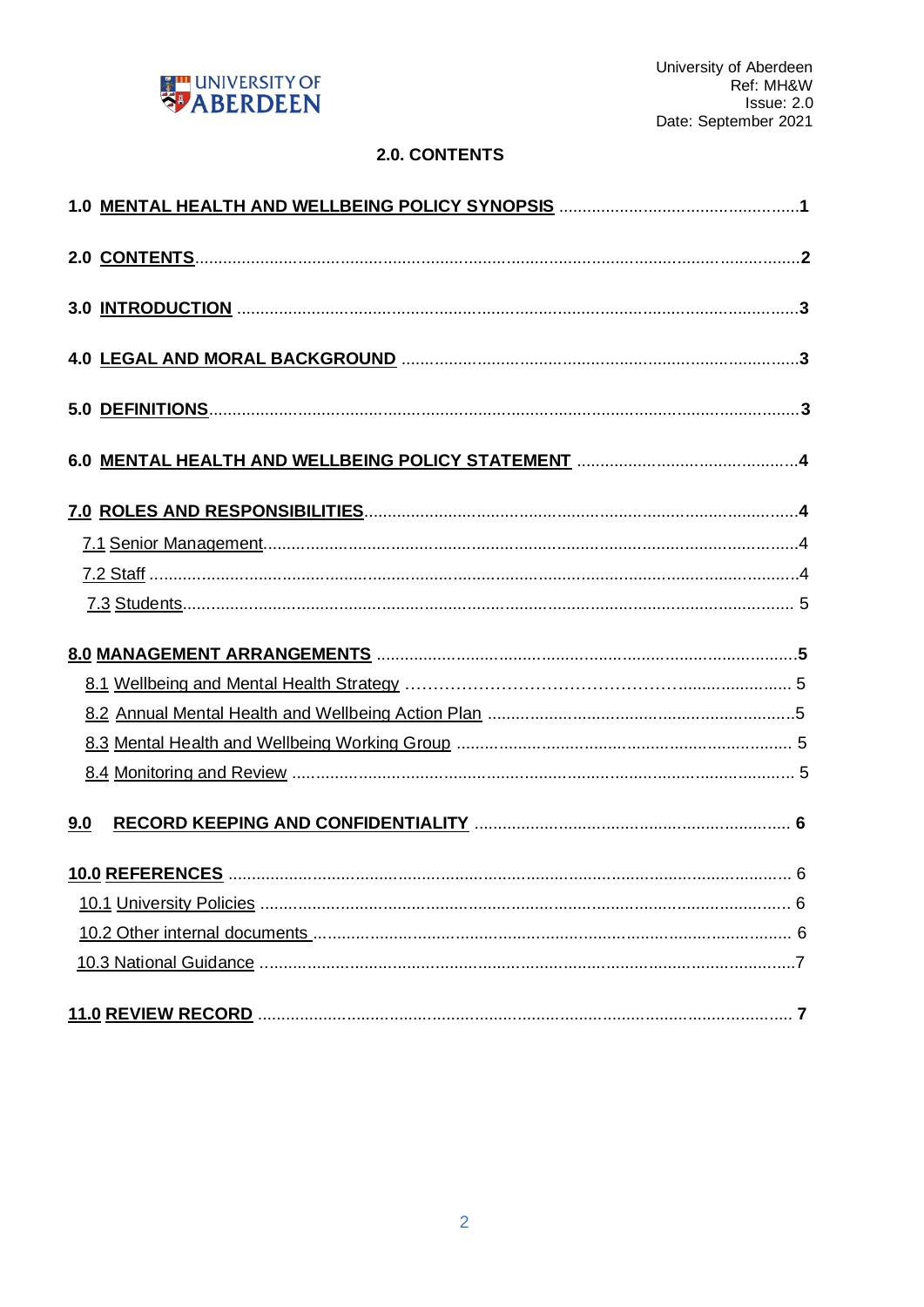

#### **3.0 INTRODUCTION**

This policy details the University's commitment to care for the wellbeing, health and safety of its diverse community, supporting and developing people to achieve their full potential, as outlined in the University's strategic plan, Aberdeen 2040.

The Mental Health and Wellbeing Policy underpins the University's Wellbeing Strategy. It details how the University will support staff and students to maintain good mental health and wellbeing. It also sets standards and responsibilities for the management of mental health and wellbeing for all staff and students.

The University has a legal duty of care to its community and is committed to exceeding its minimum legal requirements. The University will continuously enhance its mental health and wellbeing services support sector-wide initiatives as outlined in the Wellbeing Strategy.

#### **4.0 LEGAL BACKGROUND**

The Health and Safety at Work Act 1974, and subordinate regulations, place a duty upon the University to ensure, as far as reasonably practicable, the health, safety and welfare at work of its staff, and to others who may be exposed to risk by the activities of the University.

The Equality Act 2010 places a legal obligation on the University not to discriminate against staff or students who have a disability and to implement reasonable adjustments to ensure disabled staff or students can undertake their role and/or studies. (Enduring mental ill health may constitute a disability under the Act).

Employment Law, such as the Employment Rights Act (1996), governs employment matters such as contracts of employment, pay and conditions. This and case law define what is expected of a reasonable employer.

#### **5.0 DEFINITIONS**

The University has chosen to adopt a holistic approach to Mental Health and Wellbeing, which includes both physical health and mental health, as it recognises that they are closely linked and interdependent.

There are various definitions for mental health and wellbeing, but the University has selected the following as being most appropriate for use in this policy:

**Health** is *'not merely the absence of disease or infirmity but a state of complete physical, mental and social wellbeing'.* [\(World Health Organisation\);](https://www.who.int/)

**Mental Health** is defined as a state of wellbeing in which every individual realises their own potential, can cope with the normal stresses of life, can work productively and fruitfully, and is able to contribute to their community. [\(World Health Organisation\);](https://www.who.int/)

**Wellbeing**' is defined by the Oxford dictionary as *"the state of being comfortable, happy or healthy", and e*ncompasses all areas of life including personal, study, work, physical exercise, and nutrition, as well as mental health.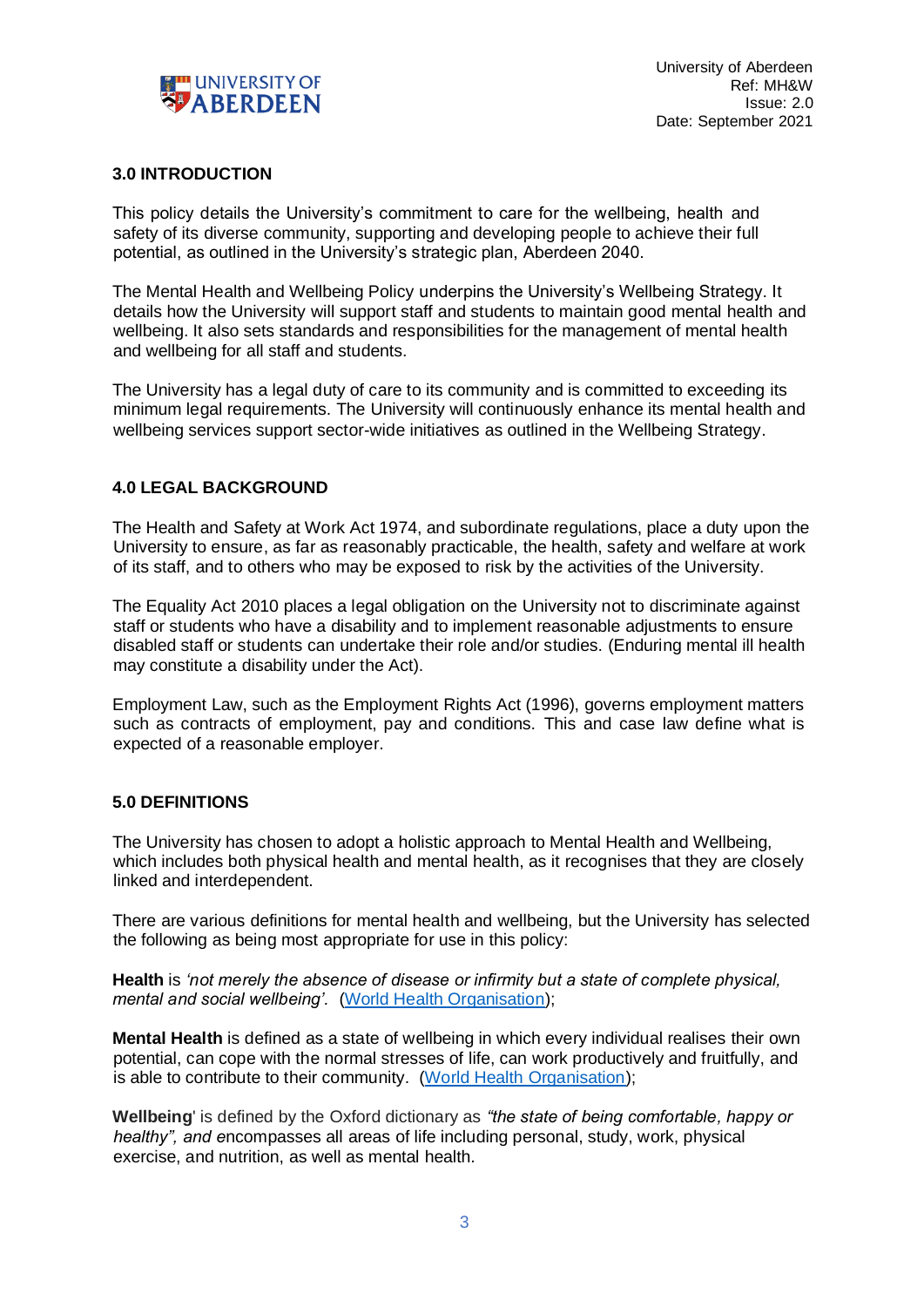

# **6.0 MENTAL HEALTH AND WELLBEING POLICY STATEMENT**

The University will create an environment that is conducive to the health, safety and wellbeing of staff and students.

The University recognises that each of us has many characteristics that combine to make up our lived experience and the intersectionality of those is important in determining outcomes related to mental health and wellbeing.

The University's strategic plan, Aberdeen 2040 places people and inclusivity at the heart of its vision and the institution aspires to lead our sector in promoting good mental health and wellbeing and celebrating diversity.

The University will achieve this through implementation of its Wellbeing Strategy.

### **7.0 ROLES AND RESPONSIBILITIES**

#### 7.1 Management

The Senior Management Team (SMT), Heads of School and Directors of Professional Services play an important role in championing the Mental Health and Wellbeing Policy. They are responsible for dissemination of information, across Schools and Professional Services, and putting in place effective systems to support, as far as it is under the University's control, the mental health and wellbeing of its staff and students.

Line managers have a responsibility to embed and implement the policy in their areas and to actively promote and reinforce the policy.

# 7.2 Staff

All staff should be mindful of their own health, safety and wellbeing and have a responsibility to contribute to an institutional culture that supports the health, safety and wellbeing of staff and students.

Staff are expected to:

- Cooperate with the University in creating a welcoming and inclusive culture.
- Take reasonable steps to safeguard their own mental health and wellbeing and be aware of how other staff and students may be affected by their actions at work.
- Not knowingly or willingly do anything which may have a serious adverse impact on others' mental health or wellbeing.
- Inform their supervisor or line manager as soon as possible after being diagnosed with a mental health condition, or if they have a disability or medical condition that may impact them at work (to enable reasonable adjustments or support to be implemented).
- Take advantage of training opportunities regarding mental health and wellbeing and, where possible, support relevant University events to positively promote health and wellbeing.
- Raise with the individual, their line manager or Human Resources, as appropriate, if they have concerns about a staff member's physical or mental wellbeing.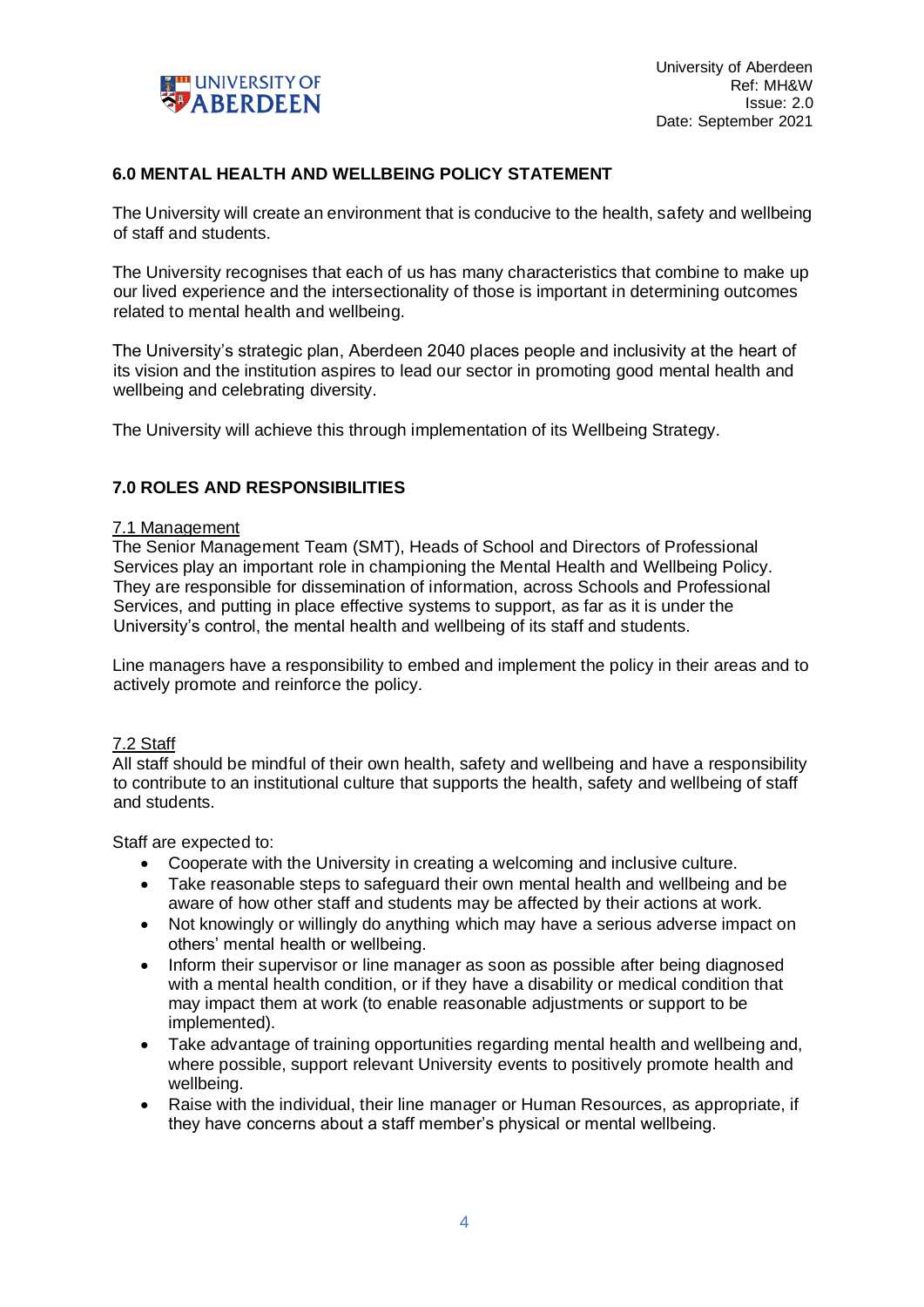

### 7.3 Students

Students are expected to:

• Be mindful of their own mental health and wellbeing and aware of how other students and staff may be affected by their actions while at university.

And are strongly encouraged to:

- Inform Student Support as soon as possible after a diagnosis of a mental health condition or if they have a medical condition or disability which affects or is likely to affect their ability to undertake the studies for which they have enrolled (to enable appropriate reasonable adjustments or support to be implemented);
- Notify Student Support if they have concerns about another student's physical or mental wellbeing.

# **8.0 MANAGEMENT ARRANGEMENTS**

### 8.1 Wellbeing Strategy

The Wellbeing Strategy sets out the University's Strategic Priorities detailing major areas of work and how the institution intends to deliver the commitments made under this policy.

#### 8.2 Annual Action Plan of the Wellbeing Strategy

An Annual Wellbeing Strategy Action Plan will be created for each academic year, setting out the key tasks that will need to be undertaken to progress the priorities identified in the strategy. Resource and leads will be allocated to each.

These are put under the following headings: Policy, Organisation, Communication; Competence, Implementation; Monitoring, Review and Audit to ensure that each part of the whole management cycle is developed annually.

If any tasks are not delivered in the academic year actions can be carried forward and/or modified to ensure that the overall aims are delivered against the strategy.

#### 8.3 Mental Health and Wellbeing Working Group

The Mental Health and Wellbeing Group meets 4 times a year and oversees the implementation of the strategy, through the annual action plans. Its work covers both staff and students. Further detail is provided on its membership and how it operates in its Terms of Reference (see section 10 below)

This work is overseen by the Health and Safety Committee and Student Support Committee.

#### 8.4 Data Collection, Monitoring and Review

The Mental Health and Wellbeing Working Group monitors progress against the Annual Action Plan as a standing item at each meeting and provides updates to both the University Health and Safety Committee and the Equality Diversity and Inclusion Committee at least three times a year.

It is a fundamental principle of this policy that wherever possible, quantitative and qualitative data are gathered for all significant Mental Health and Wellbeing related activities in order to measure uptake and effectiveness.

Questions related to Mental Health and Wellbeing, Health and Safety at Work and Equality, Diversity and Inclusion are included in the staff survey.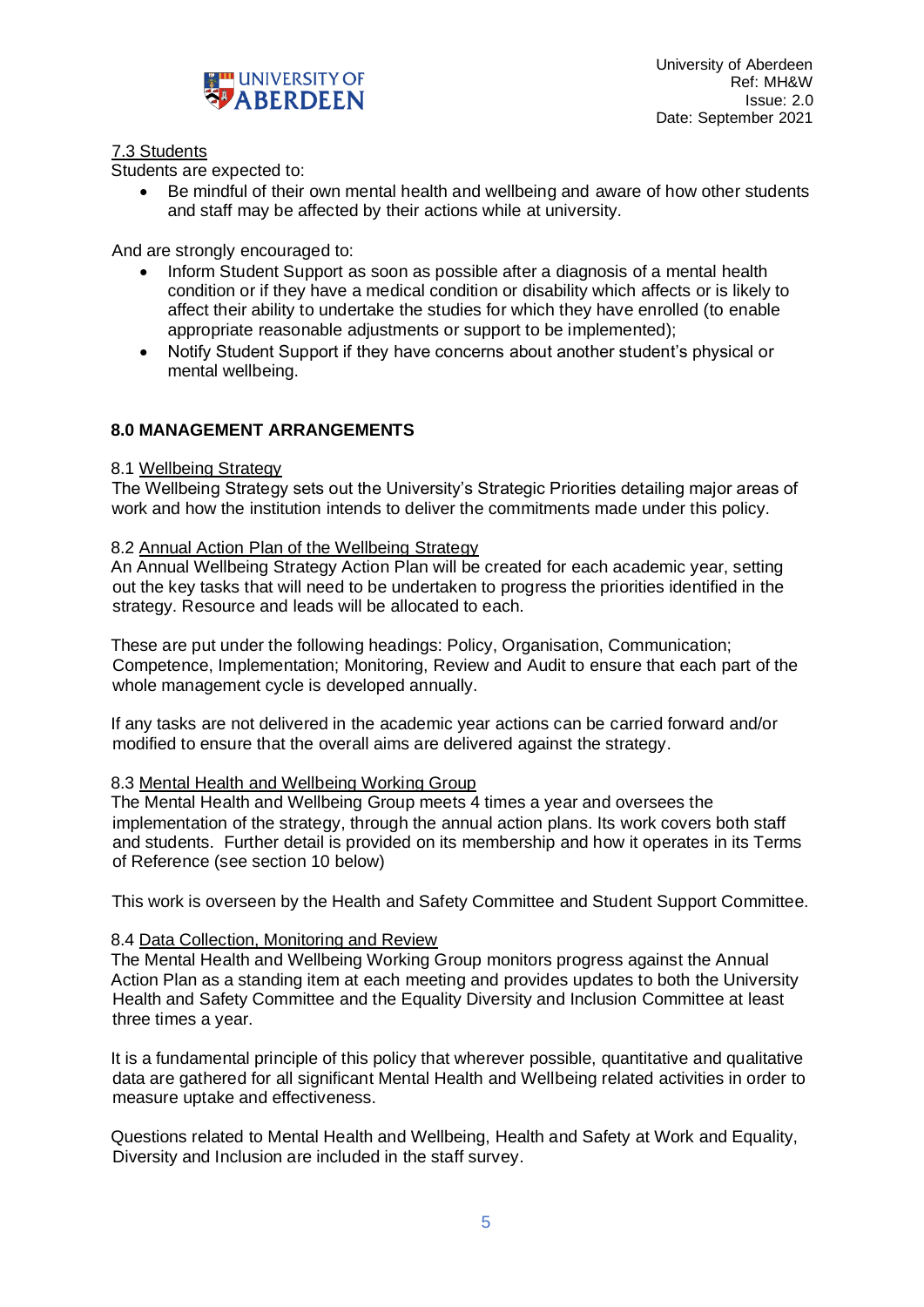

## **9.0 RECORD KEEPING AND CONFIDENTIALITY**

The University has agreed a framework regarding confidentiality. This should be consulted when appropriate (see section 10 below).

Certain areas of the University will operate specific professional standards of confidentiality (e.g. University Counselling Service).

Staff dealing with a colleague or student who has disclosed personal information should, except in extreme circumstances (such as when there is a serious and imminent risk of harm), only pass that information on with the express consent of the individual concerned or in accordance with relevant policies listed below.

# **10.0 REFERENCES**

#### 10.1 University Policies

The University has other policies which should be referred to in conjunction with this policy. The following is indicative of these but is not exhaustive:

- Health, Safety and Wellbeing Policy
- Support for Study Policy
- Sickness Absence Policy
- Equality, Diversity and Inclusion Policy
- Staffing Policy against Discrimination, Harassment and Bullying in the Workplace
- Policy on the Management of Work-Related Stress
- Ethical Framework on the Boundaries of Confidentiality
- Protocol for Responding to the Death of a Student
- Protocol for Responding to the Death of a Member of Staff
- Data Protection Policy
- Drugs & Alcohol Policy
- Gender Based Violence Policy
- Religion and Belief Policy
- Workload Policy, Modelling Principles, and Parameters
- Smoking Policy
- Dignity at Work and Study Policy
- Flexible Working Policy

### 10.2 Other internal documents

Other useful documents, available on the University Intranet pages, or available upon request from the Health, Safety and Wellbeing or Student Experience Teams include:

- Mental Health and Wellbeing Working Group Terms of Reference
- Wellbeing Strategy 2021-25
- Mental Health and Wellbeing Action Plan
- Student Partnership Agreement
- **Student Communication Policy**
- Health Lives 3 Year Plan
- Healthy Working Lives and BeWell Calendar
- Student Mental Health Agreement